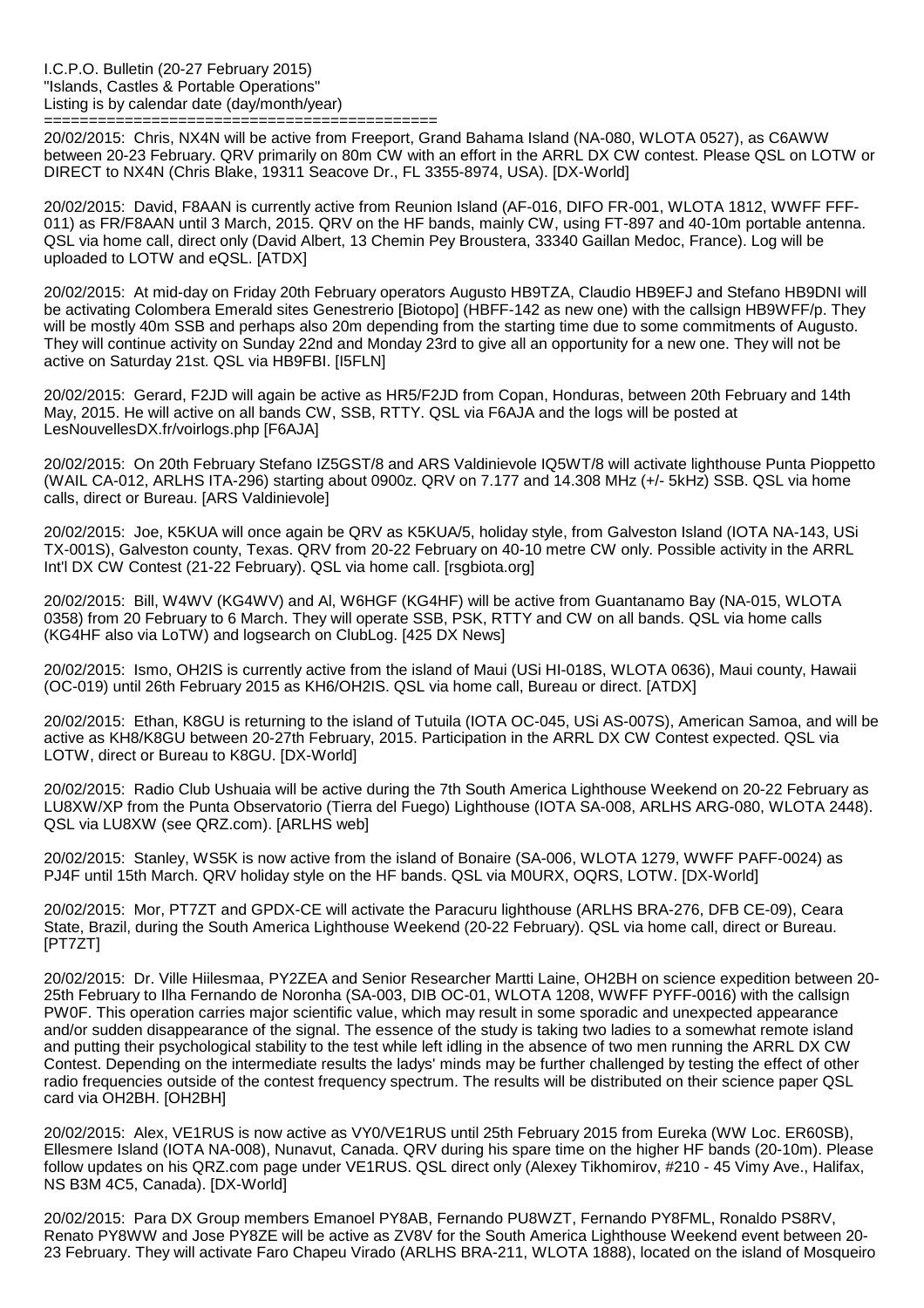(DIB PA-06, Not IOTA), Para State, Brazil. Look for the to be QRV on 80-10 metre CW, SSB and Digital modes. QSL via LOTW is preferred. [NG3K]

20/02/2015: CDR Group DXP Team members Carlos PY2VM, Edgar PU2TYA, Geraldo PU2TRX, Augusto PY2HG and Billy PY2LCD will be active as ZW2R for the 7th South America Lighthouse Weekend on 20-22 February. QTH will be the Icapara lighthouse (DFB SP-12, ARLHS BRA-135, WW Loc. GG65GH), located on Ilha Comprida (DIB SP-03, IOTA SA-024), Iguape, Sao Paulo state, Brazil. QRV mainly SSB and CW on 80-10 metres. QSL direct or Bureau to PY2LCD. Website: www.grupocdr.com.br/ [rsgbiota.org]

21/02/2015: Ken, LA7GIA will once again be active as 7Q7GIA from Lilongwe, Malawi, between 21-28 February, 2015. Plans are to be QRV on 80-10 metre CW and RTTY, with wire and vertical antennas. QSL via home call, direct (NO IRCs) or Bureau. Logs will be uploaded to LOTW and ClubLog. [OPDX Bulletin]

21/02/2015: Operators from Radiogrupo Sur will be active from Flores Island (SA-030, WLOTA 0528) between 21-23 February, 2015. QRV as CV5A look for them on all bands/all modes. QSL via CX2ABC. [DX-World]

21/02/2015: Marty, W1MD and crew will be active from the 'Radio House', Rincon village, island of Bonaire (SA-006, WLOTA 1279, WWFF PAFF-024) as PJ4/homecall between 17-24th February. QRV on 160-10 metre CW, SSB and Digital modes, including a Multi-2 entry in the ARRL International DX CW Contest (21-22 February) using the callsign PJ4X. QSL PJ4X via W1MD direct only and LOTW. QSL others via their home calls. [NG3K]

21/02/2015: PY1MT and PY1SG will be active as ZV1M from Ilha Jurubaiba (SA-029, DIB OC-01, WLOTA 1208, WWFF PYFF-0016) on 21-22 February. QSL direct to PY1MT. [425 DX News]

22/02/2015: Pekka OH1TV and Pekka OH2YY will be active as VK9LC from Lord Howe Island (OC-004, WWFF VKFF-295, Grid Loc. QF98) between 22-28 February, 2015. There will be two stations including K3's, 2-el yagis for 14-28MHz, 3 el yagi for 50MHz and dipoles for 7MHz and 10MHz. QRV mainly on SSB but also on CW. QSL via OH2YY. [DX-World]

23/02/2015: On 23 February 2015 Stefano IZ5GST/0 and ARS Valdinievole IQ5WT/0 will activate several castle and lighthouses - starting about 0830z Palazzo Ducale Fortificato di Giovanni Patrizio Imperiale di Gaeta (DCI LT-108, WCA I-05631, DAI LZ-0158, WAIL LA-006, ARLHS ITA-105). About 1130z from Torre Cervia di San Felice Circeo (DCI LT-039, WCA I-05562, WAIL LA-003, ARLHS ITA-009). Starting 1430z from Capo d'Anzio lighthouse (WAIL LA-002, ARLHS ITA-012). QRV on 7.177 and 14.308 MHz (+/- 5kHz) SSB. QSL via home calls, Bureau or direct. [ARS Valdinievole]

24/02/2015: After Tromelin, members of Provins ARC (F6KOP) will be on Robinson Crusoe Island (SA-005, DICE ICE-004, WLOTA 0153, WWFF CEFF-003, Grid Loc. FF06), Juan Fernandez Archipelago, Valparaiso province, Chile, between 24th February and 4th March, 2015. Callsign 3G0ZC is pending. The team plans to be active with 8 stations on the air at the same time from 160-6 meters, using SSB, CW and Digimodes. A special effort will be made on low bands. Some WSPR activity is also planned. Their stations will have about 700W into Spiderbeams on the higher bands and verticals on the lower bands. Logs will be uploaded on a daily basis on ClubLog, LOTW and eQSL depending on the local internet access. QSL policy is to answer every request, direct or by the bureau. Team members are Alain, F5JTV, Tony F8ATS, Jean-Luc F1ULQ, Norbert DJ7JC, Heye DJ9RR, Jeremy EI5GM, Mark EI6JK, Dave EI9FBB, Ark EI9KC, Patrick F2DX, Jimi F4DLM, Michel F5EOT, Raymond F5MFV, Xavier F5NTZ, Antoine F5RAB, Stephane F5UOW, John F5VHQ, Gilles F6IRA, Jack M0PLX, Gunther OE3GCU, Karl OE3JAJ, Francois ON4LO, Eric ON7RN and Kenneth OZ1IKY. Pilot stations are Col MM0NDX, John K6MM and Andre V51B. Further information and updates on their website at: www.juanfernandez2015.com/ [DX-World]

24/02/2015: Laci, HA7JTR is planning to be QRV again from Masescha (1240 metres above sea level, WW Loc. JN47SD), located in the municipality of Triesenberg, Liechtenstein, as HB0/HA7JTR from 24th February to 2nd, including participation in the CQWW 160M SSB Contest. Outside the contest he'll be operating "holiday style" on 160-10m (Inv-L, GP). His activity depends on the weather circumstances. QSL via HA7JTR QRZ.com address. [HA0HW]

24/02/2015: Bo, OX3LX is returning to the Kookoerne Islands (IOTA NA-220) and will be active, in his spare time, on the HF bands and 6 metres from 24-27th February. Note: This is not a DXped as Bo will be on work assignment at Kook [aka Igdlutaligssuaq] Island NDB (WW Loc. GP34XB) for TELE Greenland. QSL via OZ1PIF. Log will be uploaded to LOTW, ClubLog and eQSL. Website: geronne.dk/index.php/ox3lx/ox3lx-dxped [F5PFP]

24/02/2014: Operators Werner DJ9KH, Axel DK9BDN and Christian DL6KAC will be active from The Garden Cottage, Green Mountain, Ascension Island (AF-003, WLOTA 1491, WW Loc. II22TB) as ZD8D between 24 February and 10 March, 2015. Activity will be on 160-6 metre CW, SSB and RTTY, with a focus on 160-40 metres. QSL via DL9HO. Operations will probably include the CQWW 160-Meter SSB Contest (20-22 February) and the ARRL DX SSB Contest (7- 8 March). You can use the ZD8D Online QSL Request System to get your ZD8D card(s). The OQRS is available for direct and Bureau cards. Further information and updates on their website at: www.zd8d.de/ [OPDX Bulletin]

25/02/2015: The Palos Verdes Amateur Radio Club will be active again as K6PV/6 from Santa Catalina Island (NA-066, USi CA-016S, WLOTA 2912), Los Angeles County, California, between 25th February and 1st March. Team members include Ray N6HE, Jeff K6JW, Diana AI6DF, Clay AB9A, Joe NZ6L, Norm K6UU, Bob W6HIP, Mike AF6VT, Chris KA6WNK, Bill WA6ESC and Don KE6PMN. QRV on, or near, the usual IOTA frequencies on 160-10 metre SSB, CW, RTTY, maybe PSK-31. Activity will include the CQWW 160M SSB and NAQP RTTY Contests. QSL via K6PV direct - see address and instructions at QRZ.com. [rsgbiota.org]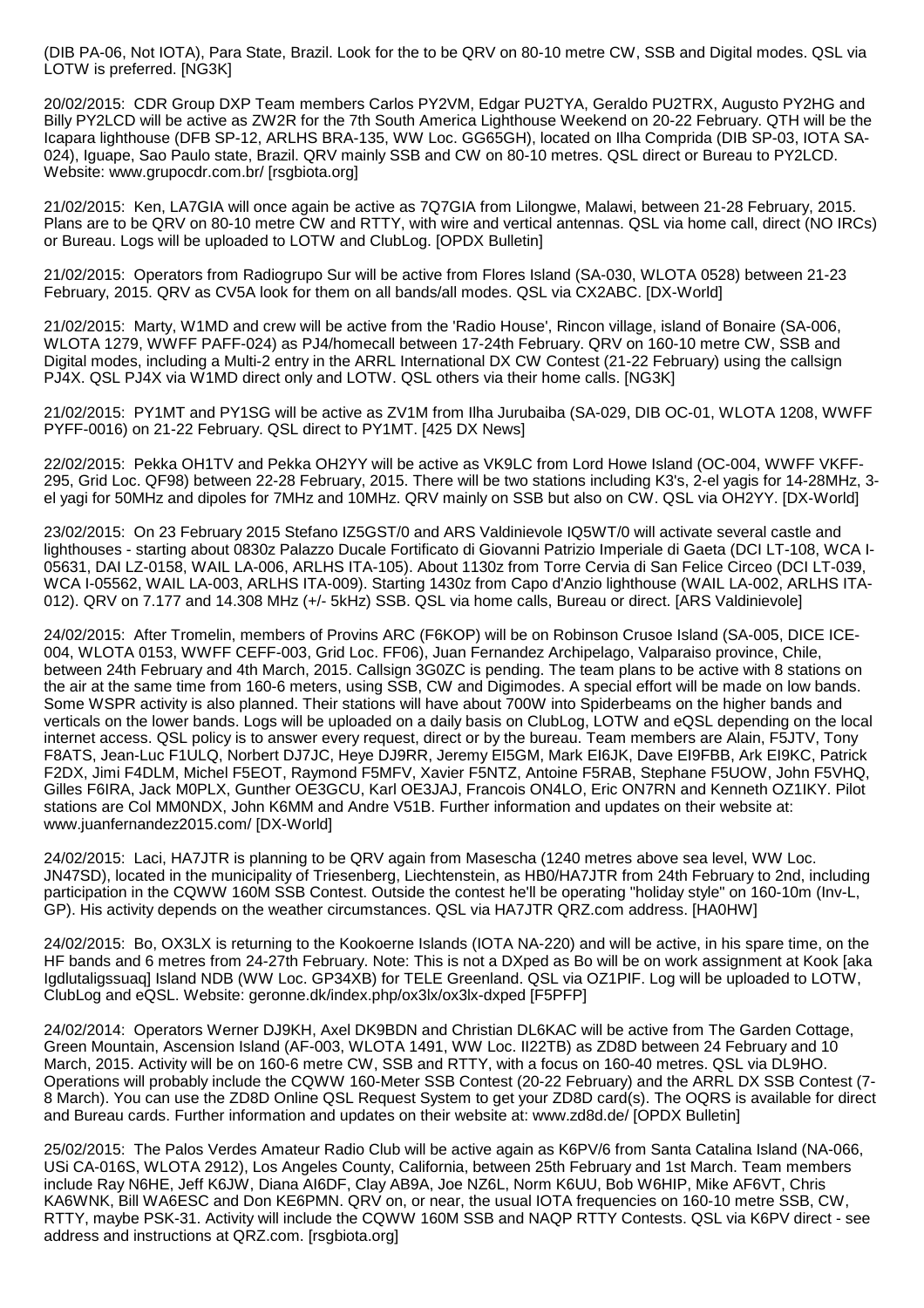26/02/2015: Eric, KV1J, will once again be active from the island of Miquelon (NA-032, DIFO FP-002 WLOTA 1417, Grid GN17) as FP/KV1J between 26th February and 10th March, 2015. QRV on 80-10 metre CW, SSB and RTTY (primarily SSB and RTTY). Also, some 160m and 6m but dependent on the WX conditions. Eric plans activity in the NAQP RTTY (28 February - 1 March), possibly the CQWW 160-Meter SSB (20-22 February), and the ARRL DX SSB (7-8 March) Contests. QSL via KV1J, direct or Bureau. Log will be uploaded to LOTW and eQSL. Further information and operating schedule at: www.kv1j.com/fp/Feb15.html [DX-World]

27/02/2015: Members of the Colon DX Group will be active as H91T from Isla Taboga ["Island of Flowers"] (IOTA NA-072), Panama province, Panama, between 27th February and 1st March. QRV on 40-10 metre CW, SSB and Digital modes. Team members include Manolis HP1CQ, Emilio HP2NG, Jose HP2BWJ, Max HP2EK, Dorian HP2DB, Rodrigo HP1RAT, Roger HP2ROC and Andrey HP2MAH. QSL via HP2BWJ. Further information and updates at: colondxgroup.webs.com/ [DX-World]

27/02/2015: Tim, NL8F will be active from Chiriqui, Panama, as HP3/NL8F between 27 February till 9 March, 2015. QRV on the HF bands, holiday style, from the QTH of Jay, HP3AK. QSL via K8NA (QRZ.com). [DX-World]

27/02/2015: Look for Kazue, JJ0LUH (T88XG) and Kiyoshi, JA0EKI (T88XH) to be active between 27th February and 8th March from the VIP Guest Hotel Free Radio Room, Koror village (WW Loc. PJ77FI), island of Koror, Republic of Palau (OC-009). Activity will be on all HF bands, plus 6 metres. QSL both calls direct only to JA0EKI (Kiyoshi Nakadaira, 909-7 Kiribayashi, Iida City, Nagano 399-2565, Japan) and LOTW. [DX-World]

27/02/2015: NAQCC Florida Chapter Event 27th February 2015 - "This month's not so secret location is again Lake Ashby Park, 4150 Boy Scout Camp Road, off State Road 415, Southwest of New Smyrna Beach, Florida. We should be up and running by 9:00 EST, and will be operating until around 12:00 pm local time. At this time we know of at least two stations that will be on the air - those two "usual suspects" Art WB4MNK NAQCC #5274 and Steve WB4OMM NAQCC # 5913 at the least hoping for others too! Operating frequencies will be posted on QRP Spots and NAQCC Spotter when we commence...20M, 30M, and 40M at least. Look in the usual watering holes (.040, .050, .060) depending on band conditions and use. Steve will be bringing his 4SQRP Cyclone 40 transceiver to this month's outing for a special treat!" QSL via home calls, Bureau or direct. [WB4OMM]

## LOOKING AHEAD -

01/03/2015: Kim, ON4BCV will be QRV as PJ2/ON4BCV from the island of Curacao (SA-099, WLOTA 0942, WW Loc. FK52KG) from 1 March till 10 March. Activity will be on the HF bands, plus 6 metres, working portable and using the PJ2T Signal Point club station. QSL via home call. [DxCoffee]

04/03/2015: Rob K4OV and Lee N1BA will be operating from the Bahama Islands as C6ATF from 4-9th March 2015. QSL via K4OV. Activity will include the ARRL International DX SSB Contest (7-8 March). Logs will be uploaded to LoTW and eQSL after we return. QSLs that are received via the Bureau will be returned via the Bureau. To receive a card directly, please include an SASE with US postage to your QTH. Or, you may send an SAE with \$2 to cover airmail postage outside the US. Website: www.qrz.com/db/c6atf [ATDX]

05/03/2015: Ken, JR1JYR will be active from the island of Pohnpei (IOTA OC-010), F.S.M., as V63JYR between 5-11th March. QRV on 20-10m, including WARC, mainly CW with some SSB and Digital. QSL via home call, direct (Ken Takemoto, 635-1 Noda Noda-City, Chiba Pref, 278-0037, Japan). Log will be uploaded to LOTW and eQSL. [DX-World]

11/03/2015: Mike, G3VYI will be active holiday style from the VP9GE QTH, Hamilton parish, island of Bermuda (NA-005, WLOTA 0201) from 11-19th March. HF CW operation on 160-10 metres, with focus on the low bands, 100W and QRO. Operation will be CW mornings/evenings till 24hrs operation in the RSGB Commonwealth CW Contest - BERU (14-15 March). QSL via home call. [DX-World]

12/03/2015: Dominic, M1KTA will be off again to The Gambia starting 12 March for the BERU Contest (14-15 March) on 80-10 metres. QRV using QRP on the WARC bands CW (slow CW only) and SSB. The all Africa DX contest is same date and time (SSB as well). Dominic will probably activate Bijol Island (AF-060) as C5/M1KTA/p one morning or afternoon when out there (until 17th). QTH will be the beach again near Brufu. Website: m1kta-qrp.blogspot.co.uk/2015/02/c5-in-2015.html [DxCoffee]

14/03/2015: Shigeto, 7K2TTJ will be active as T88YD from the West Plaza by the Sea Hotel, Koror village (WW Loc. PJ77FI), island of Koror, Republic of Palau (OC-009) between March 14-18, 2015. QRV on 80-6 metre SSB, CW and Digital modes. QSL via home call. [DX-World]

15/03/2015: Lukas, HB9EBT will be active as D44TEG from Tarrafal, Sao Tiago [aka Santiago] Island (AF-005, WLOTA 0158) from 15 March till 27 March 2015. QRV on 40-10m CW, using Elecraft K3/100W. Antenna will be a triple leg on a 15m fiberglass pole with home made feeder line, with SG-239 tuner. QSL direct or Bureau to HB9EBT. Please do not send IRC's. [rsgbiota.org]

15/03/2015: Lou, W0FK will be operating holiday style on the HF bands as W0FK/4 from Longboat Key (NA-034, USi FL-053S), Sarasota county, Florida, between 15-30th March, 2015. SASE appreciated for QSL's. Non-US stations requesting a card without return postage will be answered via the Bureau. DX stations can send Lou an email QSL request. Log will be uploaded to LOTW. [rsgbiota.org]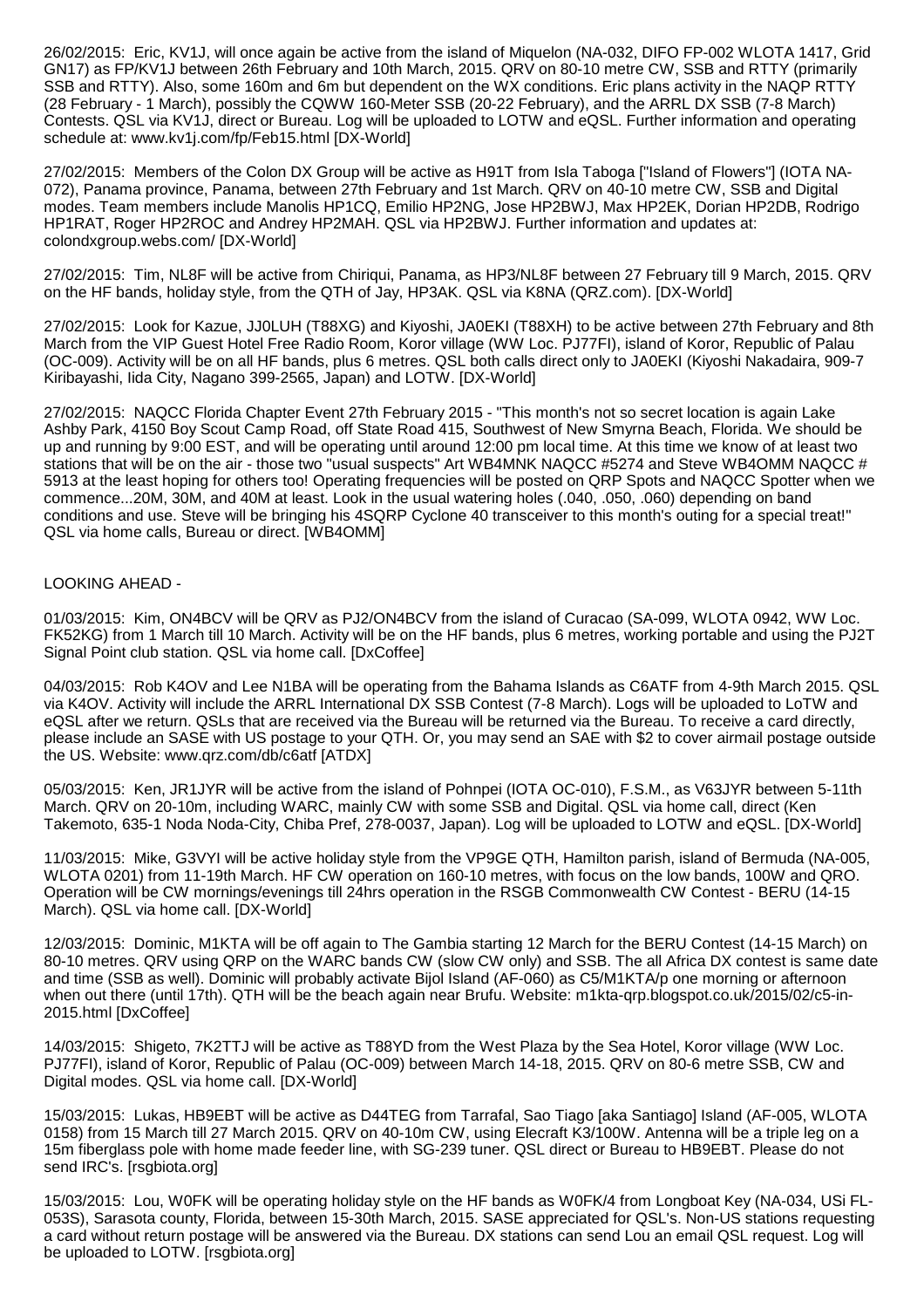25/04/2015: Chris VK3QB, Luke VK3HJ, Roy VK3GB and Oly VK3XDX/5 plan new activity as VK9NT from the Pacific Palms Lodge, Norfolk Island (OC-005, WLOTA 1469, WWFF VKFF-392, WW Loc. RG30XX), between 24th April and 4th May 2015. They plan to operate on 160-10 metre SSB and CW only. No Digital or 6m activity is planned. QSL either OQRS (Clublog), ARRL LotW, Direct or via the VK QSL Bureau to VK2CA. Further information and updates on their website at: vk9nt.odxg.org/vk9nt2015/ [DX-World]

20/05/2015: Harald, DF2WO (ex-D44TWO) will again be active holiday style as XT2AW from Ouagadougou, Burkina Faso, between 20th May and 25th June 25, 2015. QRV CW and SSB on the HF bands. QSL via M0OXO OQRS DIRECT. [DX-World]

08/06/2015: PA1FJ plans activity as SV8/PA1FJ/p from Megas-Limnionas, island of Chios (EU-049, GIOTA NAS-002, MIA MG-025, WW Loc. KM38BH) from 8-21 June, 2015. QRV on 40-6 metre SSB and CW using TRX FT897d with Buddistick and HifhEndFed antennas. QSL via home call, Bureau preferred. [rsgbiota.org]

24/10/2015: Luigi, IK8HCG will be active as IG9R for the CQWW DX SSB Contest (24-25 October) from the area next to the Capo Grecale lighthouse [Faro di Levante] (WAIL SI-020, ARLHS ITA-025, WLOTA 2312), island of Lampedusa (AF-019, IIA G001, MIA MI-126, WAIP AG), African Italy (CQ zone 33). Single-Op/All-Band entry is planned. QSL via LOTW or direct only to IK8HCG (Luigi Verdicchio, Piazza Municipio 9, 81020 San Nicola La Strada (Caserta), Italy). [NG3K]

16/12/2015: Steve, G0UIH will be active from Lord Howe Island (IOTA OC-004, WWFF VKFF-0295) as VK2IAY/9 between 16-23 December 2015. QRV on 20-10 metre SSB only possibly other bands. After Lord Howe Island activity, Steve may be activate from some other IOTA references around VK although nothing has been confirmed. QSL is via G0UIH direct or via the Bureau. [DX-World]

## SPECIAL EVENTS -

21/02/2015: All the members of the J6DX Group are busily preparing for the 2015 edition J64SLI/36 St. Lucia (NA-108, WLOTA 1336) Independence Special Event! The /36 denotes St. Lucia 36 years of Independence. This will be their second year. The event begins on UTC Saturday 21 February 2015 thru UTC Monday 23 February 2015. They will be running QRP @ 5 Watts, using Buddipoles in a variety of configurations, all directly on the beach. Modes will be CW, SSB, PSK-31 and RTTY. Their base location will be Villa Kinnoull, Cap Estate. The "town" is the Rodney Bay tourist area, with the capital city, Castries, behind the mountains (WW Loc. FK94MC). QSL via WB5Q, direct preferred with SASE/SAE + sufficient postage, Bureau ok. [DX-World]

22/02/2015: Special callsign VI110ROTARY has been granted for use from 20 February until 31 May to celebrate the 110th anniversary of Rotary International. Members of Rotarians of Amateur Radio will be launching it on 22 February at the Wyong Field Day (New South Wales) and other activities will follow from various locations around Australia. QSL via the Bureau. [425 DX News]

# LIGHTHOUSE CALENDAR -

| 20/02-23/02 C6AWW: Grand Bahama Island WLOTA:0527 QSL NX4N (d)      |                                                                       |
|---------------------------------------------------------------------|-----------------------------------------------------------------------|
| 20/02 IQ5WT/8: Punta Pioppetto WAIL:CA-012 ITA-296 QSL H/c (d/B)    |                                                                       |
| 20/02 IZ5GST/8: Punta Pioppetto WAIL:CA-012 ITA-296 QSL H/c (d/B)   |                                                                       |
| 20/02-06/03 KG4HF: Guantanamo Bay WLOTA:0358 QSL W6HGF (d)          |                                                                       |
| 20/02-06/03 KG4WV: Guantanamo Bay WLOTA:0358 QSL W4WV (d)           |                                                                       |
|                                                                     | 20/02-22/02 LU8XW/XP: Tierra del Fuego ARG-080 WLOTA:2448 QSL H/c (d) |
| 20/02-22/02 PT7ZT/P: Paracuru light DFB:CE-09 BRA-276 QSL H/c (d/B) |                                                                       |
|                                                                     | 20/02-25/02 PW0F: Ilha Fernando de Noronha WLOTA:1208 QSL OH2BH (d/B) |
|                                                                     | 20/02-23/02 ZV8V: Chapeu Virado WLOL:BRA-211 WLOTA:1888 QSL LOTW      |
| 20/02-22/02 ZW2R: Icapara DFB:SP-12 WLOL:BRA-135 QSL PY2LCD (d/B)   |                                                                       |
| 21/02-23/02 CV5A: Isla de Flores WLOTA:0528 QSL CX2ABC (d/B)        |                                                                       |
| 21/20-22/02 EF8R: Isla de Gran Canaria WLOTA:0969 QSL EB7DX (d)     |                                                                       |
| 21/02-22/02 GJ2A: Jersey Island (main) WLOTA:0818 QSL LOTW          |                                                                       |
| 21/02-22/02 HI3K: Dominican Rep. WLOTA:2974 QSL KB2MS (d)           |                                                                       |
| 21/02-23/02 J64SLI/36: Santa Lucia Island WLOTA:1336 QSL WB5Q (d/B) |                                                                       |
| 21/02-22/02 NP2P: St. Croix Island WLOTA:2477 QSL LOTW              |                                                                       |
| 21/02-22/02 NP4Z: Puerto Rico Island WLOTA:2802 QSL N4AO (d)        |                                                                       |
| 21/02-22/02 P40LE: Aruba Island WLOTA:0033 QSL K2LE (d)             |                                                                       |
| 21/20-22/02 PJ2T: Curacao Island WLOTA:0942 QSL W3HNK (d)           |                                                                       |
| 21/02-22/02 PJ4X: Bonaire Island WLOTA:1279 QSL W1MD (d)            |                                                                       |
| 21/02-22/02 V26M: Antigua Island WLOTA:1118 QSL W3HNK (d)           |                                                                       |
| 21/02-22/02 VP5S: Providenciales Island WLOTA: 2003 QSL K0MD (d)    |                                                                       |
| 21/02-22/02 VP9/W6PH: Hamilton Island WLOTA:0201 QSL H/c (d)        |                                                                       |
| 21/02-22/02 ZF1A: Grand Cayman Island WLOTA:1042 QSL K6AM (d/B)     |                                                                       |
| 21/02-22/02 ZL3X: New Zealand (South Island) WLOTA:0342 QSL QRZ.com |                                                                       |
| 21/02-22/02 ZV1M: Jurubaiba WLOTA:1208 QSL PY1MT (d)                |                                                                       |
| 23/02 IQ5WT/0: Capo d'Anzio WAIL:LA-002 ITA-012 QSL H/c (d/B)       |                                                                       |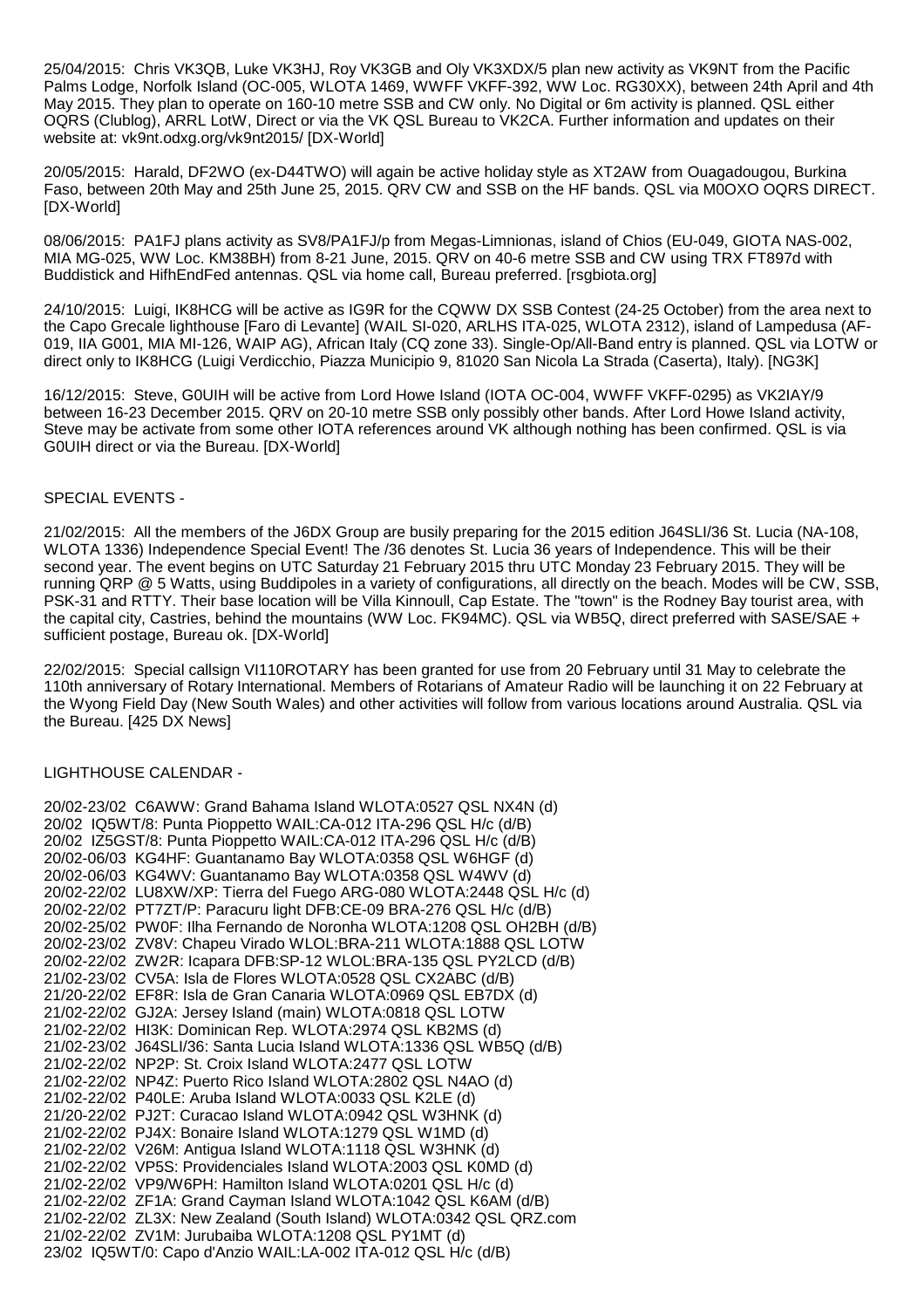23/02 IQ5WT/0: Capo Circeo WAIL:LA-003 ITA-009 QSL H/c (d/B) 23/02 IQ5WT/0: Monte Orlando WAIL:LA-006 ITA-105 QSL H/c (d/B) 23/02 IZ5GST/0: Capo d'Anzio WAIL:LA-002 ITA-012 QSL H/c (d/B) 23/02 IZ5GST/0: Capo Circeo WAIL:LA-003 ITA-009 QSL H/c (d/B) 23/02 IZ5GST/0: Monte Orlando WAIL:LA-006 ITA-105 QSL H/c (d/B) 24/02-04/03 3G0ZC: Isla Robinson Crusoe WLOTA:0153 QSL F1ULQ OQRS 24/02-10/03 ZD8D: Ascension Island WLOTA:1491 QSL OQRS 25/02-01/03 K6PV/6: Santa Catalina Island WLOTA:2912 QSL H/c (d) 26/02-10/03 FP/KV1J: Miquelon Island WLOTA:1417 QSL H/c (d/B)

6 METRES & UP -

21/02 FISTS Two Metre Activitiy 2m CW 1500z-1600z 22/02 FISTS Two Metre Activitiy 2m CW 1000z-1100z 22/02 RSGB 70MHz Cumulatives #1 SO Fixed/Open 1000z-1200z 22/02-28/02 VK9LC: Lord Howe Isl OC-004 Grid:QF98 6m 3el QSL OH2YY (d/B) 24/02 LY 2.4GHz Activity Contest Open/CW/SSB/FM 1800z-2159z 24/02 NRAU Microwave Activity Contest Open/SO/MO 1800z-2200z 24/02 The 50MHz Open Cumulative SO/MO/LP/MP/HP 1800z-2200z 24/02 RSGB 50MHz UKAC Fixed/Open 2000z-2230z 24/02 RSGB SHF UKAC Fixed/Open 2000z-2230z 24/02-04/03 3G0ZC: Robinson Crusoe SA-005 Grid:FF06 6m CW/SSB QSL F1ULQ 24/02-27/02 OX3LX: Kookoerne Isls NA-220 Grid:GP34xb 6m QSL OZ1PIF (d) 24/02-10/03 ZD8D: Ascension Isl AF-003 Grid:II22tb 6m Ph/CW/Digi QSL OQRS 25/02 SKCC Straight Key Sprint 6m class 0000z-0200z 26/02-10/03 FP/KV1J: Miquelon Isl NA-032 Grid:GN17 6m USB QSL H/c (d/B)

Contest Calendars: www.qsl.net/va3rj/con\_feb.html

Information about current VHF activities can be found on the VHF DX portal "Make More Miles on VHF" at: www.MMMonVHF.de/

SMIRK: www.smirk.org/ SOTA (Summits On The Air) Watch Alerts at: www.sotawatch.org/

QSL INFO -

> From Phil Whitchurch, G3SWH -

 I am pleased to announce that I have managed to obtain copies of the logs for 8P9FX, G3RFX, GO3RFX, GQ3RFX, GR3RFX, PJ2/G3RFX, ZB2FX, ZB300FX, ZG2FX and ZQ2FX, all operated by Martyn, G3RFX, who sadly passed away in June 2014.

 All logs have been uploaded to LoTW. There are also log searches available at www.g3swh.org.uk and on Clublog. As Martyn's membership of RSGB lapsed on his passing, paper QSL are ONLY available DIRECT from G3SWH with adequate return postage. OQRS is preferred via www.g3swh.org.uk/decision.html. Please do not send QSL cards via the bureau system as they will not be received and will do nothing more than add to the overload on the bureau system. I also plan to upload the logs for DJ0EQ and DJ0EQ/P from Martyn's operations from Berlin in the 1970s. The relevant pages on QRZ.com will be updated shortly. 73 for now, Phil G3SWH

YB3MM/8, OC-247 -

Adhi, YB3MM has just informed that his recent OC-247 activity (all 4 islands) have been accepted by Roger, G3KMA. Adhi starts to send QSLs out on Monday, 16 February (more than 200 envelopes are ready to be sent). [EU7A]

QSLs via Bureau: 4X6FR, 5B/DJ6OZ, 6M0W/5, 9K2/SP4R, AH2Y, CE8RNK, CR2X, D44TBE, E20PFE, J48A, J48LH, K0FX, LY44WFF, PJ7/G3TXF, R1941MB, S545DSW, S546EB, S575FOC, SN100PKK, TA3SA, TC2012WIC, TF/G3TXF, TK/SP7VC, VE3MGY, VP2V/SP6CIK, W4GDG, YB1BGI, Z38/DL1HUF and ZM1G.

QSLs via Direct: 3D2AG/P [OC-060] (3D2AG), 6W7SK (F6BLP), A71BX (EA7FTR), B1Z (EA7FTR), EA9KB (EA7FTR), FO0DER/P [OC-063] (3D2AG), FO5RK [OC-051] (3D2AG), HV0A (IK0FVC), P4/DL6RAI (OQRS), VK9DLX (DJ2MX/OQRS), VP2/K6TOP (H/c), VP2ERJ (KG2A), VU4KV (OQRS), XX9R (EB7DX), YB4IR/5 [OC-109] (OQRS) and ZR9C (EA7FTR).

QSLs via LoTW: 5K0A, 5W0M, 8P9KW, 9A4WY, 9A5Y, AA3B, AA8R, AC0C, AD0JA, AL1G, AL9A, C6AUM, CE3DNP, CE4SFG, CP4BT, CT1BXT, CX9AU, DJ4MH, DK3T, DL6KAC, DP7D, DQ4W, DR5N, EA1NK, EA2BNU, EA3JW, EA4CWN, EA5RS, EA6NB, EA8CNR, EA8TX, EM0I, ES2DJ, ES5Q, ES5RY, F1IWH, F4GDI, F5PAL, F6HRP, G3TXF, G8DX, G8X, G9V, GU0SUP, H2X, HA8JV, HB9DDO, HB9HQ, HC2AO, HC2IMP, HG7T, HH2/PY3SB, HI3TEJ, HK1NA, IK3TPP, IT9HBT, IV3XNF, IZ4AFW, IZ5IOS, J6/DL7VOG, J79SB, J79WTA, K6LE, K7WP, KB5JC, KH6GMP, KH6ZM, KL7SB, KN3A, KP2DX, KW9U, KX7L, LT0H, LU3MAM, LU6DC, LV1F, LX7I, LY2SA LY5W, LY8O, LY9Y, LZ2PS, LZ2PT, LZ8E, N6RT, ND4X, NE6I, NS9I, OE2E, OH4KZM, OK1DIG, OK2SFP, OK6W, ON6NL, ON9CC, P49X, PJ2T, PS5A,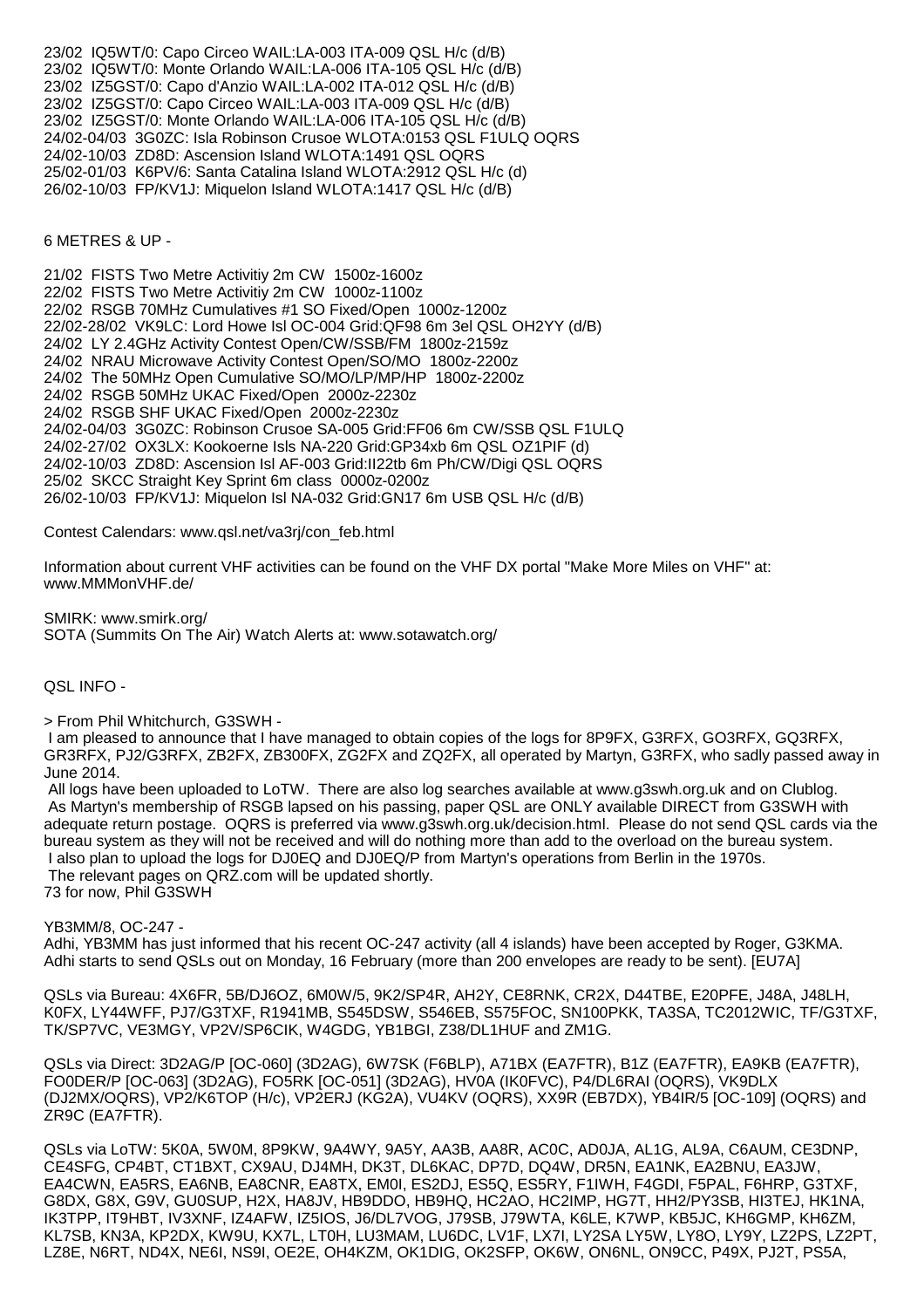PT2CM, PY2MC, PY5ZW, R7MM, RA9AU, RU9AZ, RY6Y, S50A, S50P, SM7CIL, SP4LVK, SP7GIQ, SP8K, SQ9UM, UA9CKP, UR5MM, US0YW, VA2AM, VA2ES, VA3DX, VA7AM, VA7FC, VC7G, VE2NMB, VE3CX, VE7CC, VK3JA, W1END, W6WRT, WB5TUF, WF0T, WL7E, WP3C, WQ6K, YV1KK, YV4NN, Z35F, Z35GL, Z36N, ZG2FX and ZM2B.

### BITS & PIECES -

### 9F2SH, ETHIOPIA -

 In response to recent info relating to Abel, 9F2SH having no proper paperwork and not valid for DXCC, we have the latest direct from Abel in Addis Ababa.

 "Hi guys, I read on the web that 9F2CW has apparently no license and is invalid. Well, I have my license in hand but have not yet submitted to ARRL as I was unaware to do this. At the moment I am on campus and very busy, but will submit to ARRL when I return to Addis Ababa. Unfortunately, the photo scanner at my current location is broken so I cannot send a copy yet. Reading that I am "invalid, with no documentation received" makes me appear to be a bad person, so how about a little patience please instead of believing what you read elsewhere. You may wish to refer to G7VYF (ET3KT) about my license." [DX-World]

### FW1JG, WALLIS & FUTUNA -

 Jean, F4CIX recently moved to Mata'utu, island of Uvea (DIFO FW-001), in the district of Hahake, Wallis Islands (OC-054, WLOTA 0389) and received the callsign FW1JG. In approximately two months time his equipment will arrive and he initially plans to be active on 40-10m, PSK31 and SSB. Updates will be posted on: dx-world.net/ [DX-World]

#### OX3LX NA-220 PICTURES -

 Bo has published some pictures from his recent activity on Kookoerne islands. Go to his QRZ.com profile: www.qrz.com/OX3LX [EA3NT]

### T32DX, Kiritimati OC-024 -

 A detailed news release is forthcoming, but Bill KH6OO, Will W0ZRJ and John N0PJV will be active from the Captain Cook hotel, Christmas [Kiritimati] Island (OC-024), as T32DX between 27 October and 3 November, 2015. QRV on 40- 10m, verticals. QSL via ClubLog OQRS. [DX-World]

### VK9L-, LORD HOWE ISLAND -

VK9LC is the callsign that will be used by Pekka, OH1TV and Pekka, OH2YY for their activation of Lord Howe Island (IOTA OC-004) 22 - 28 February 2015. QSL via OH2YY. [ATDX]

#### VU4, ANDAMAN & NICOBAR -

 Special callsigns issued for HAMTECH 2015 (6-7 March), International Conference on Amateur Radio Communications organised by National Institute of Amateur Radio (NIAR), Hyderabad, India. VU4A - operated by Foreign Radio Amateurs. VU4I - operated by Indian Radio Amateurs. Location: Port Blair, district of South Andaman, Andaman & Nicobar (IOTA AS-001). Dates: 6 to 18 March 2015. Website: www.niar.org/ [DX-World]

### Z81X SOUTH SUDAN -

Olli, OH0XX is currently active from Juba, South Sudan, as Z81X. Length of stay is unknown. QSL via OH0XX. [ATDX]

\*\*\*\*\*\*\*\*\*\*\*\*\*\*\*\*\*\*\*\*\*\*\*\*\*\*\*\*\*\*\*\*\*\*\*\*\*\*\*\*\*\*\*

\*\* ARRL INTERNATIONAL DX CW CONTEST \*\* The following stations have announced their participation in the ARRL International DX CW Contest (21-22 February, 2015):

# Call

3V8SS Tunisia SO QSL LX1NO (d)/LOTW 3W3B Vietnam SOABHP QSL E21EIC (d)/LOTW 6Y2T Jamaica NA-097 SOAB QSL VE3DZ (d)/LOTW 7Q7GIA Malawi SO QSL LA7GIA (d/B)/LOTW BD1IIJ China SOABHP QSL Direct Only - NO BURO!/LOTW C6AKQ Bahama Islands NA-080 SOSB(160m) QSL N4BP (d)/LOTW C6ANA Bahama Islands NA-080 M/S QSL N5NHJ (d)/LOTW C6AUM Bahama Islands NA-080 SOSB(40m) QSL K4RUM (d)/LOTW C6AWW Bahama Islands NA-080 SOSB(80m)HP QSL NX4N (d)/LOTW CV5A Uruguay (Flores Island SA-030) MO QSL CX2ABC (d) D44EE Cape Verde AF-005 SOAB QSL OZ1BII (d/B) EF8R Canary Islands AF-004 SOABLP QSL EB7DX (d)/LOTW EF8U Canary Islands AF-004 M/S QSL EA8URL ea8url[AT]gmail.com FY5KE French Guiana SOSB(?)HP QSL LOTW GJ2A Jersey EU-013 SOAB QSL LOTW HC1WDT Ecuador SOAB QSL W0OR (d)/LOTW HI3K Dominican Republic NA-096 SOABLP QSL KB2MS (d)/LOTW HR5/AA4NC Honduras SO QSL AA4NC (d)/LOTW HR5/F2JD Honduras SO part-time QSL F6AJA (d/B) J75D Dominica NA-101 SO QSL ClubLog OQRS/LOTW